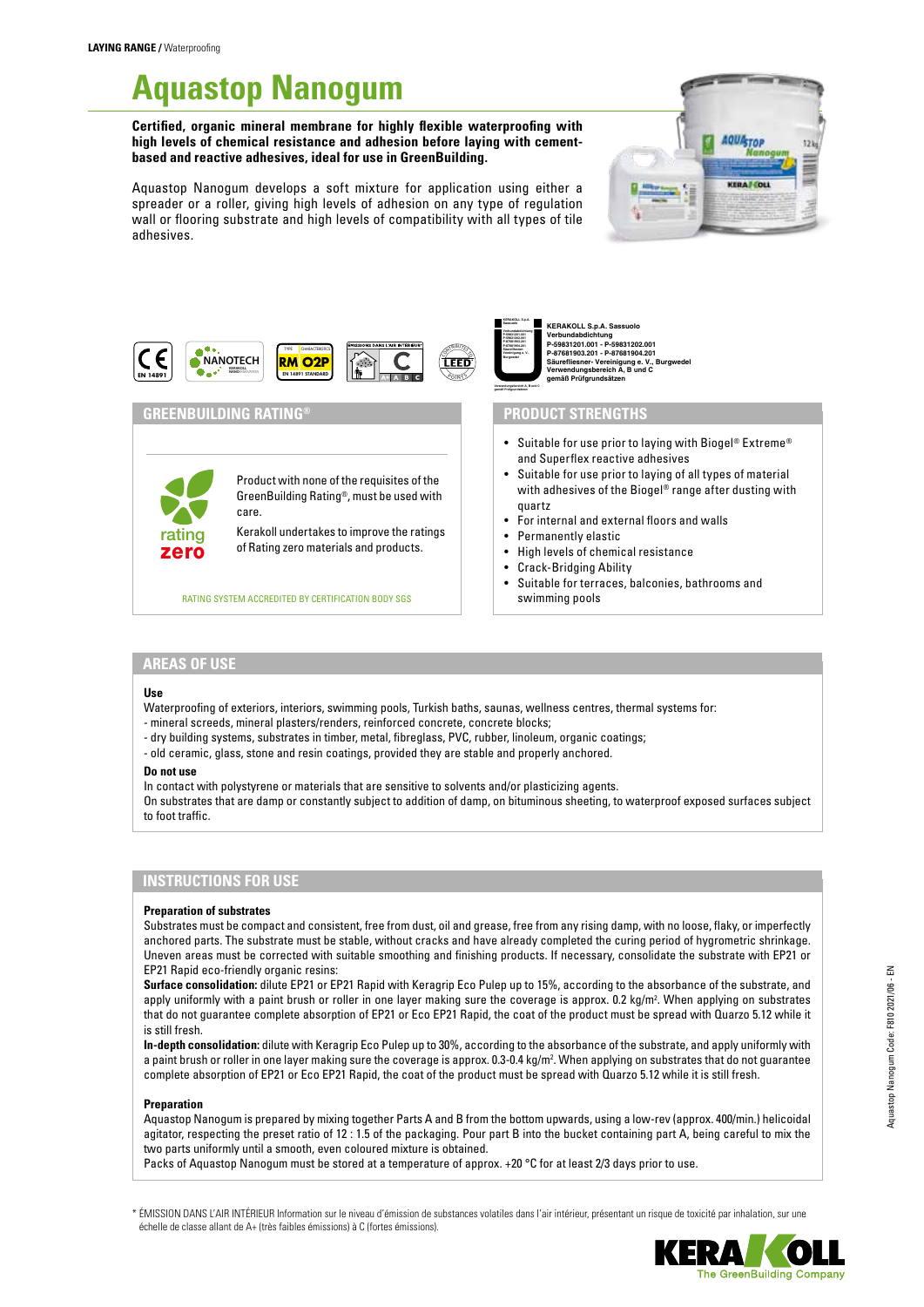# **INSTRUCTIONS FOR USE**

### **Application**

Aquastop Nanogum should be applied with a smooth spreader or roller on a previously prepared substrate. Apply a first coat approximately 0.5 mm thick. Once the product has hardened, apply a second coat of Aquastop Nanogum so as to create a continuous, even thickness of at least 1 mm when dry, totally covering the substrate. The subsequent laying of the covering using Biogel® Extreme mineral ecofriendly organic adhesive, should be carried out at least 24 hours after the last layer of Aquastop Nanogum has been applied. When laying with Biogel® No Limits® or Biogel® Revolution mineral adhesives, the fresh surface of the second coat of waterproofing product must be dusted with Quarzo (0.7-1.2 mm) to saturation point. when working in low temperatures and with high humidity, the waiting time before laying will be longer. If rain falls on the product before it is fully hardened, check it is ready before applying the next coat/covering.

#### **Cleaning**

Residues of Aquastop Nanogum can be cleaned from tools and covered surfaces using water and alcohol while the product is still fresh. Once hardened, the product can only be removed by mechanical means.

# **SPECIAL NOTES**

Waterproofing of perimeter and fractionizing joints must be carried out with Aquastop 120 flexible waterproof joint, applied using Aquastop Nanogum.

In areas subject to moderate acid exposure the coating can be laid using Biogel ® No Limits® or Biogel® Revolution. In the case of strong chemical aggression, laying must be carried out using reactive adhesives such as Superflex or Biogel® Extreme®.

#### **TECHNICAL DATA COMPLIANT WITH KERAKOLL QUALITY STANDARD**

| Appearance                                                                                                          | Part A: white paste / Part B: amber-coloured liquid                                                                                 |             |
|---------------------------------------------------------------------------------------------------------------------|-------------------------------------------------------------------------------------------------------------------------------------|-------------|
| Pack                                                                                                                | Part A: 12 kg bucket / Part B: 1.5 kg bottle                                                                                        |             |
| Mixing ratio                                                                                                        | Part A : Part B = $12:1.5$                                                                                                          |             |
| Shelf life                                                                                                          | $\approx$ 12 months in the original packaging in dry environment                                                                    |             |
| Warning                                                                                                             | Protect parts A and B from frost and avoid direct exposure to sunlight and sources of heat                                          |             |
| Pot life                                                                                                            | $\geq 1$ hr                                                                                                                         |             |
| Temperature range for application                                                                                   | from + 10 $^{\circ}$ C to + 30 $^{\circ}$ C                                                                                         |             |
| Minimum thickness when dry                                                                                          | per coat $\approx$ 0.5 mm – after two coats $\approx$ 1 mm                                                                          | DIN 19195-4 |
| Maximum thickness obtainable                                                                                        | $\leq$ 3 mm                                                                                                                         |             |
| Waiting time between 1 <sup>st</sup> and 2 <sup>nd</sup> coat <sup>*</sup> $\geq$ 8 hrs                             |                                                                                                                                     |             |
| Waiting time before laying*                                                                                         | $>$ 24 hrs                                                                                                                          |             |
|                                                                                                                     | $\approx$ 1.2 kg/dm <sup>3</sup>                                                                                                    | LINI 7121   |
|                                                                                                                     | $\approx$ 1.2 kg/m <sup>2</sup> per mm                                                                                              |             |
| Specific weight of mixture<br>Coverage<br>(*) Thickness and weather conditions may extend these times considerably. | Values taken at +23 $^{\circ}$ C, 50% R.H. and no ventilation. Data may vary depending on specific conditions at the building site. |             |

#### **PERFORMANCE**

| - initial adhesion                                                      | $\geq$ 1.2 N/mm <sup>2</sup> | <b>EN 1348</b>   |
|-------------------------------------------------------------------------|------------------------------|------------------|
| - adhesion after water immersion                                        | $\geq$ 0.7 N/mm <sup>2</sup> | EN 1348          |
| - adhesion after heat curing                                            | $\geq$ 1.2 N/mm <sup>2</sup> | EN 1348          |
| - adhesion after freeze-thaw cycles                                     | $\geq$ 0.7 N/mm <sup>2</sup> | <b>EN 1348</b>   |
| Adhesion test - reactive adhesive and porcelain tiles after 7 days:     |                              |                  |
| - initial adhesion                                                      | $\geq$ 2.8 N/mm <sup>2</sup> | <b>EN 1348</b>   |
| - adhesion after water immersion                                        | $\geq$ 1.8 N/mm <sup>2</sup> | EN 1348          |
| - adhesion after heat curing                                            | $\geq$ 2.7 N/mm <sup>2</sup> | EN 1348          |
| - adhesion after freeze-thaw cycles                                     | $\geq 1.6$ N/mm <sup>2</sup> | EN 1348          |
| Chemical resistance test after 7 days immersion with reactive adhesive: |                              |                  |
| - adhesion after immersion in 5% lactic acid                            | $\geq$ 2.9 N/mm <sup>2</sup> | <b>EN 1348</b>   |
| - adhesion after immersion in 5% acetic acid                            | $\geq 1.9$ N/mm <sup>2</sup> | EN 1348          |
| - adhesion after immersion in 3% hydrochloric acid                      | $\geq$ 2.9 N/mm <sup>2</sup> | EN 1348          |
| - adhesion after immersion in potassium hydroxide                       | $\geq 1$ N/mm <sup>2</sup>   | <b>EN 1348</b>   |
| Elongation at break after 28 days                                       | $\geq 60 \%$                 | <b>DIN 53504</b> |
| Dynamic Crack-Bridging after 28 days                                    | $\geq 0.75$ mm               | EN 14891         |
| Static Crack-Bridging after 24 h                                        | $\geq 0.4$ mm                | EN 1062-7 C2.2   |
| Water-resistance (2.5 bars) after 28 days                               | 0 mm                         | DIN EN 12390-8   |
| Waterproofing of the system when completed                              | 8 m water                    | AbP              |
| <b>CE Conformity</b>                                                    | <b>RM 02P</b>                | EN 14891         |